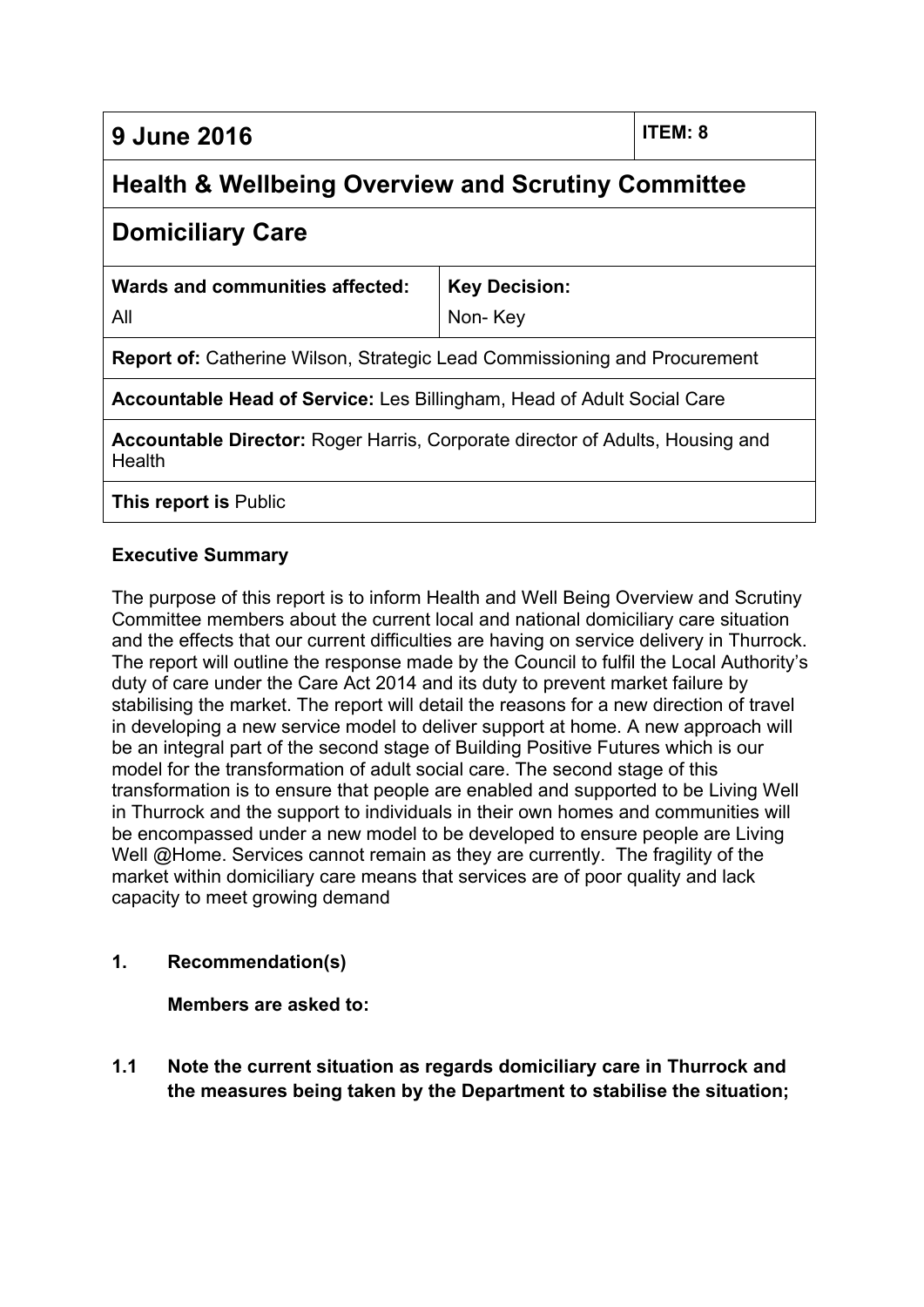**1.2 Agree that a further report is brought back to Scrutiny Committee in September with a detailed proposal about how a new model of service will be developed when the contract finishes in 2017.**

#### **2. Introduction and Background**

## **Domiciliary Care Market in Thurrock**

2.1 Thurrock Council has experienced unprecedented challenges within the local domiciliary care market. In January 2015 it was evident that capacity within the commissioned domiciliary care providers was reducing - this was evidenced by an inability to transfer people's care from our in house Joint Reablement Team to any of our commissioned providers. This meant that the pressures on in-house services were increasing. The three contracted providers were, at that time, Manor Court Home Care (previously known as John Stanley), Sanctuary and Triangle. To support capacity the Council also had a number of spot purchase contracts with other providers - two of the most significant being Temp Exchange Limited and Professional Care. The challenge from the contracted providers was that the hourly rate of £13 was not sufficient to deliver the service. There are a number of concerns locally, replicated nationally, that are putting significant pressures on domiciliary care providers. These concerns are low wages, a perceived low status job and a lack of or little payment for mileage in between calls. The introduction of the National Living Wage in April of 2016 also led to significant cost pressures for local providers.

Locally the contract was let so that each successful agency could work in any part of Thurrock meaning a large area to cover which did not lend itself to getting to know the local community or to consistent responses from care workers. Most agencies run by not allowing travel time.

- 2.2 Concerns regarding the sustainability of domiciliary care were growing nationally through 2014, many local authorities pay hourly rates that providers think are unsustainable and this view was gaining momentum particularly through the UK Home Care Association. In a response to growing concerns Paul Burstow MP commissioned a report to examine the future of the homecare workforce. It was clear that there were national as well as local issues.
- 2.3 Thurrock Council began negotiations with providers to try and support the failing market, a proposal was made to offer what were termed resilience payments to each provider based on the number of hours delivered. In practical terms it would mean capacity could be added.
- 2.4 In August 2015 Sanctuary gave 6 months' notice to the Council, stating that the contract was no longer financially viable for them. Also at this time the Council was becoming increasingly concerned over the quality of some of the services on offer in particular from Temp Exchange. As a result the Council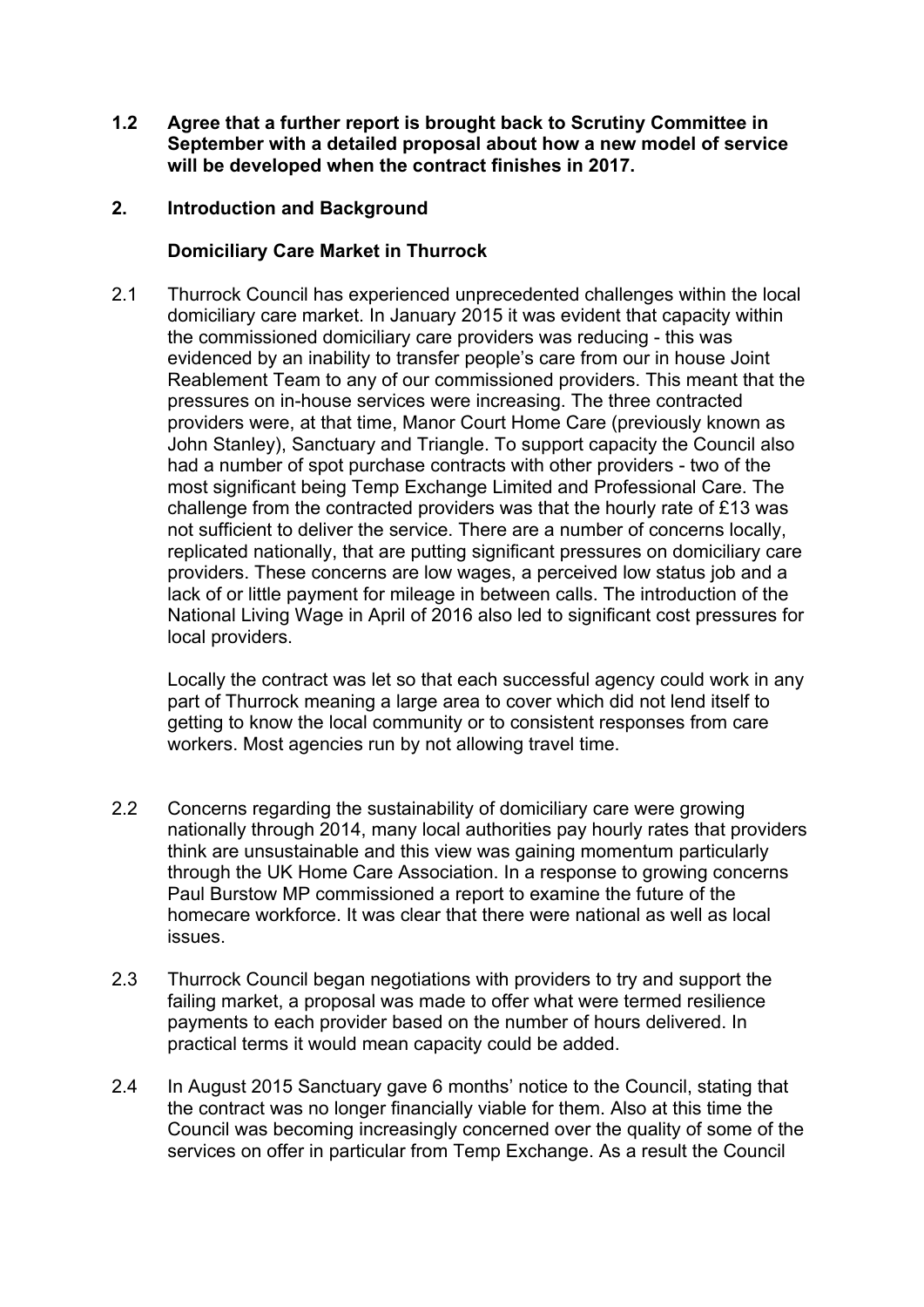imposed an embargo on Temp Exchange as a number of complaints had been received regarding quality of care delivered and a contract monitoring visit, by the Contract Compliance team had found a number of concerns over the quality of the service on offer. Thurrock Council reported its concerns to the Care Quality Commission (CQC). The subsequent CQC inspection resulted in the removal of Temp Exchanges registration as a domiciliary care provider from their Thurrock Office. 67 people were being supported by Temp Exchange which equated to 602 hours a week. After careful evaluation a decision was made to bring these hours back in house and add them to the Joint Reablement Team, it was also agreed that the care workers would be interviewed and placed on our bank of staff under variable hours contracts so that they could continue to work and add capacity to the Council service to deliver support.

- 2.5 It was therefore agreed to create Thurrock Care @Home as a new in-house provision to also encompass the Sanctuary hours which were 1018 a week supporting 129 service users and transfer the Temp Exchange hours of 602 a week to this service.
- 2.6 Having this new service managed by the Council has given us the ability to have more control. All of the issues, concerns and complaints have been acted upon and are being investigated. To support the safe delivery of the service and address the issues raised an independent consultant has been engaged to investigate all concerns and complaints. Thurrock Council is clear that poor quality is not acceptable and must be addressed. The safeguarding issues are undergoing separate safeguarding investigations.
- 2.7 To achieve this transfer and create the new service, has placed considerable pressures on Council staff all of whom have worked extremely hard over and above their contracted hours to ensure the service can be delivered.

#### **3. Issues, Options and Analysis of Options**

#### **Thurrock Position and the National Picture**

- 3.1 To inform our strategic commissioning approach it is important to understand the Thurrock position regarding domiciliary support and other services that support people to live at home. The adult social care budget is £47 million and of that £8 million + is currently spent on supporting people at home; this includes the in-house provision, commissioned domiciliary services and other services such as meals on wheels, equipment and assistive technology. In total 6,488 hours of domiciliary support are delivered a week which is 337,376 a year. It is vital that we start to look at a new direction of travel for the provision of these services.
- 3.2 As is evident domiciliary care providers nationally are in a state of crisis and realise through both the outcomes of the UK Homecare Association Report: The Homecare Deficit (March 2015) and the findings of the Burstow Commission Report: Key to Care (December 2014), that change is required. Recognising the current limitations that fundamental change is so difficult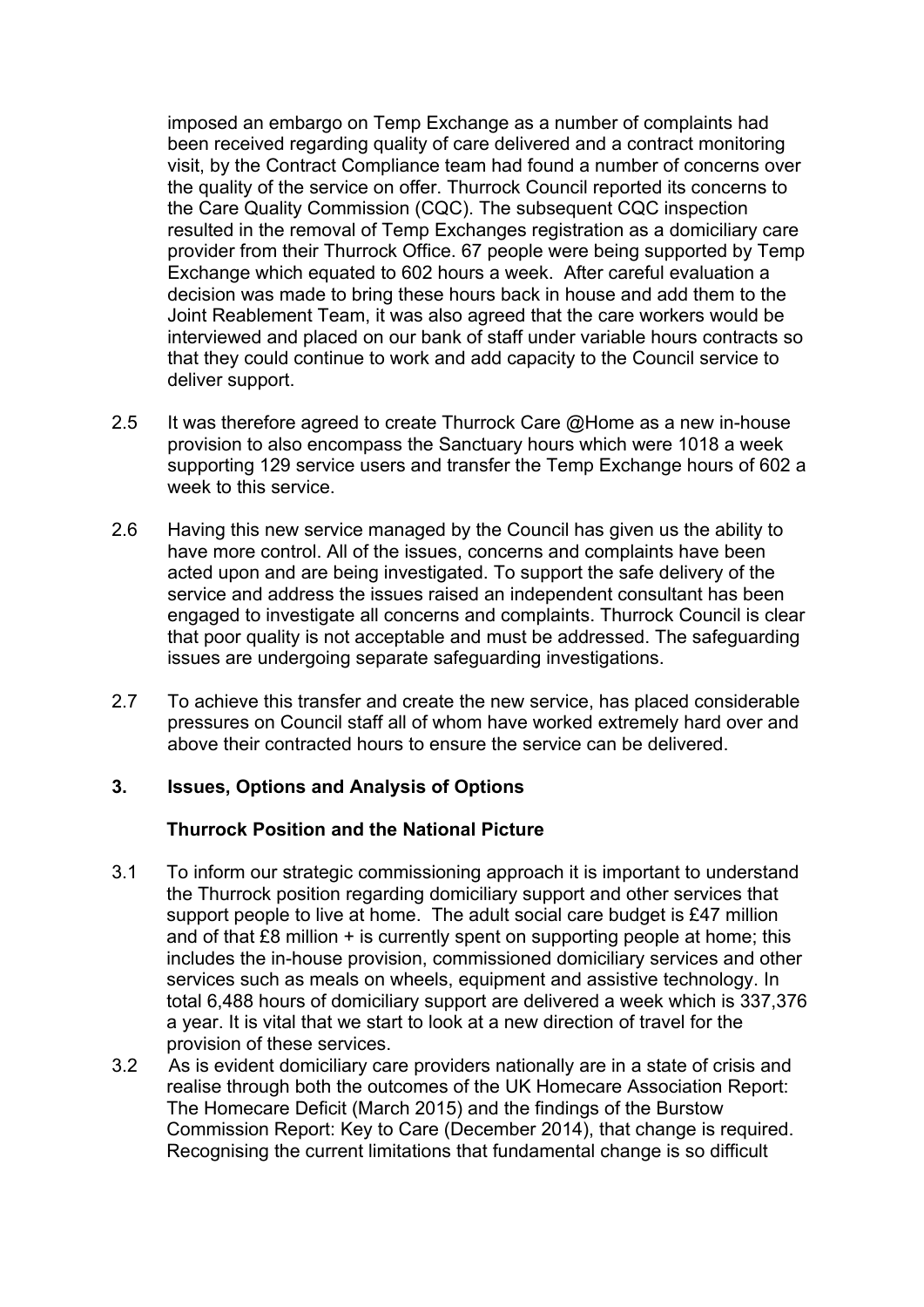when providers are in a cycle of trying to provide a service with the challenges of capacity, ability to recruit and retain staff, concerns about funding levels and working in Thurrock to a contract that we all recognise is not now fit for purpose we want to work with providers

- 3.3 Members will be aware that Adult Social Care produced its Market Position Statement (MPS) in 2015, a requirement of the Care Act 2014 to support market development and sustainability. As Members will also be aware the current health and social care economy is under severe strain - all areas of health and social care are facing unparalleled challenges e.g. there has been considerable media attention regarding the Essex Success Regime which is meant to tackle the significant financial overspend in the health economy across Essex. Other areas of social care are no different and combined with concerns over quality and viability, this is why we have to change the way we commission domiciliary care. The current model based on task and time with a framework agreement across the Borough is no longer fit for purpose.
- 3.4 As the MPS states Thurrock will see a significant increase in its older population, by 2022 there will be an 18% increase in people aged between 50 and 64 and a 26% increase in those aged 75 to 84. Demand will increase in real terms and the budget reductions Adult Social Care face will also increase meaning that from 2017 to 2020 we could be asked to find a further £6.5 million saving. To achieve any part of that saving there is no standstill position which is why we began the Transforming Adult Social Care agenda through Building Positive Futures. This has involved the development of a strength based approach to supporting service users and their carers. The developments have been really positive:
	- Local Area Co-ordination: rather than providing a formal social care or health service the approach is to ask people "what would make a good life for you?", and help them find how best to lead that life in their local community.
	- Stronger Together is a partnership that promotes local community activities that strengthen the connections between people. Stronger Together also encourages local people to have a greater say in what happens in their neighbourhood and to take control over where they live and the decisions that affect them.
	- Homes and communities to support health and well-being this includes the development of specialised housing for older adults and for young people with autism spectrum disorders and learning disabilities who may need specially designed homes
	- Integrated health and care services builds on the success of our Rapid Response and Assessment Team and Joint Re-ablement Team to provide a Single Point of Access to all health and care services.
- 3.5 The next phase of Transforming Adult Social Care is to ensure that people are further supported to Live Well in Thurrock in their local communities and a key part of this approach will be Living Well @Home. We have examined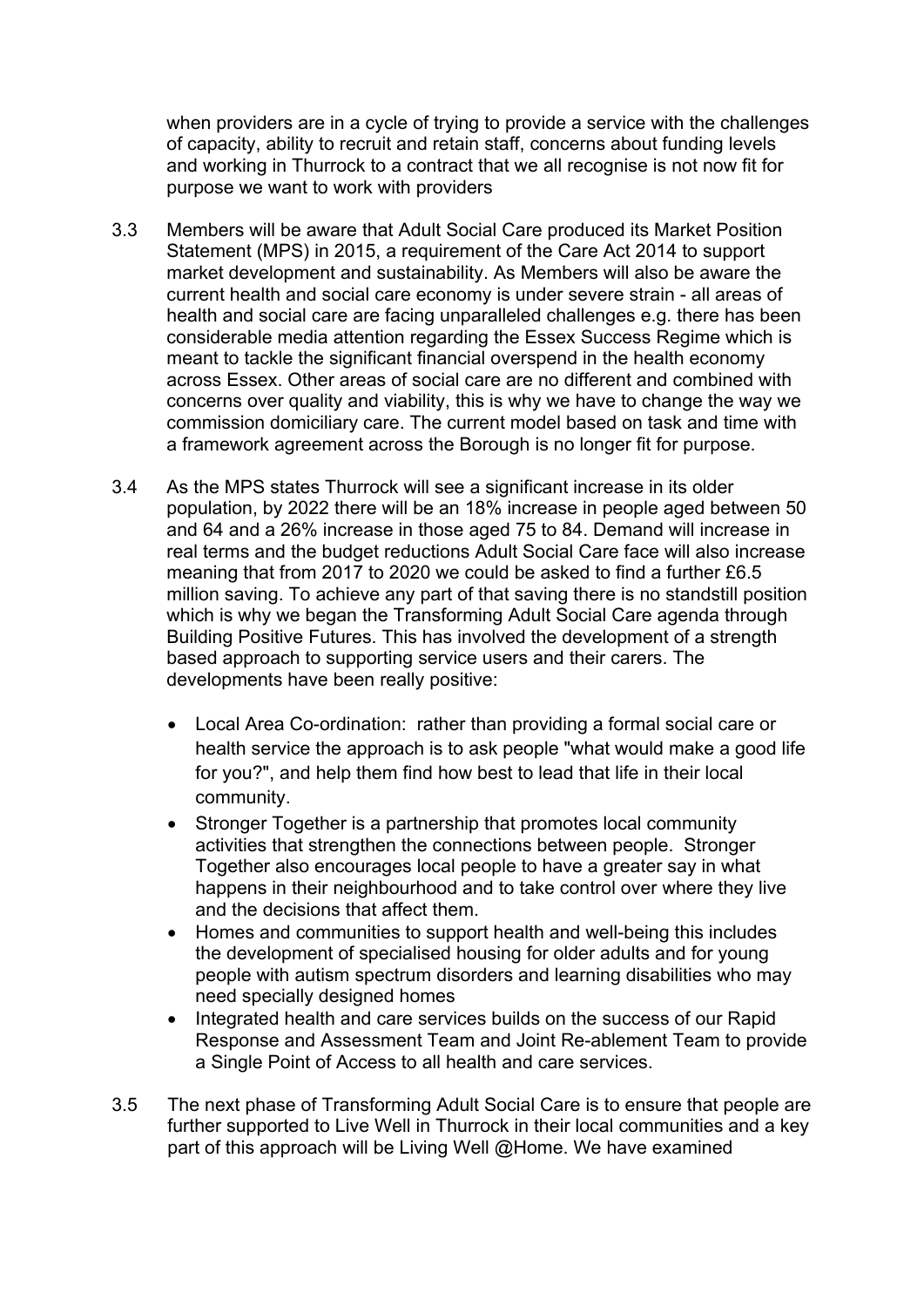approaches taken by other Local Authorities in particular, Suffolk, Wiltshire, Torbay and Calderdale we have spoken with their commissioning and operational teams and have been sent specifications, presentations and learning from the processes undertaken. They have all decided to take a smaller locality focus for delivery of domiciliary support, which is outcome focussed, they have all advised a staged approach to changing models of delivery to support communities individuals and providers the opportunity to work through the concept of change. At the centre of each service redesign was the fundamental question: what do people who require support really want. Each local authority has taken a differing view of what to include in a new service redesign. One has taken an integrated approach with Health, another has included equipment and assistive technology and another has taken the approach of using Individual Service Funds (which is where the provider holds the clients personal budget on account and they can draw it down when they want to) to support people to be in control of their own support without using direct payments.

- 3.6 An international view of change has also been reviewed; an approach in the Netherlands called the Buurtzorg Approach: Humanity over Bureaucracy. Again this focussed on simplifying the system and taking a much more locally based response, the founder of this approach Jos De Blok stated:
- 3.6.1 "We started working with different Countries and discovered that the problems are the same, the message every time is to start again from the *person's* perspective and to simplify the systems." (Journal of Research in Nursing 2015)

# **South Ockendon Pilot**

3.7 To support the development of our redesign we have decided to implement a pilot in partnership with the community, the voluntary sector, health and housing to start again and look at new ways of working, this will be a pilot of the development of a redesigned model of support. The focus will be on a specific area of South Ockendon, with 75 people who receive some form of care and support, mainly domiciliary support, meals on wheels and equipment. Mapping of community assets will take place and a Good Neighbour Day is being organised to bring together the community and find out what skills people can offer. In offering domiciliary support we will start with each person and create a plan that will support them to have the outcomes they have met through a combination of approaches that best meet their needs. The vision is to have a local response that will be consistent and will connect the person to their local community. The first planning meeting has been held and the pilot will be documented and evaluated to inform the redesign of current approaches.

# **4. Reasons for Recommendation**

4.1 To ensure that Health and Well Being Overview and Scrutiny Committee Members are fully aware of the current domiciliary care crisis both locally and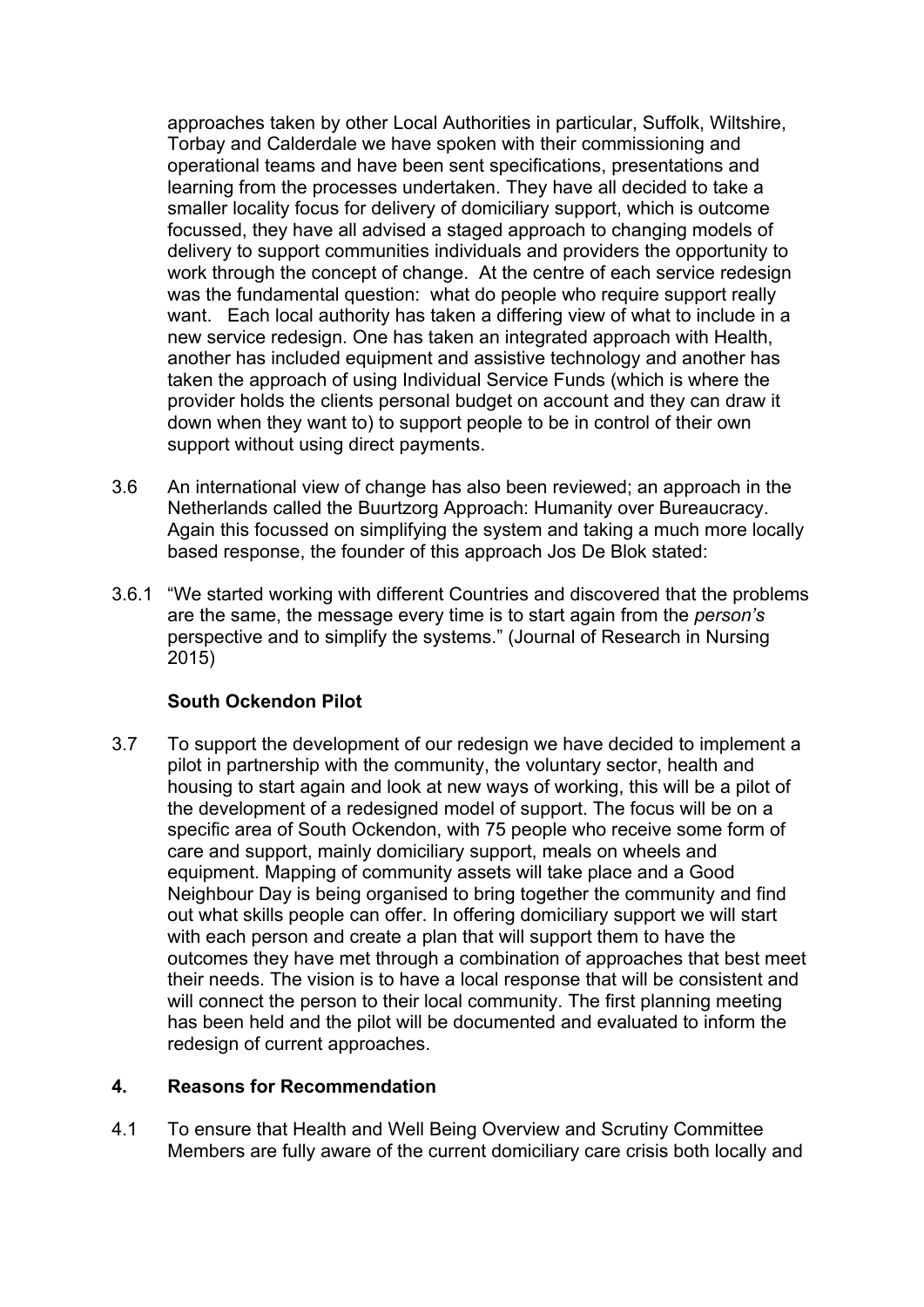nationally and of the measures being taken by the Department to stabilise the local situation.

4.2 To ensure that Members are aware that the current service model is being redesigned and the options for future service delivery will be brought back to Health and Well Being Overview and Scrutiny Committee in September 2016

# **5. Consultation (including Overview and Scrutiny, if applicable)**

- 5.1 We have held two soft market testing days to discuss the current situation and how this could be changed with a different way of working. Providers and partner agencies have been very receptive to the idea of change and recognise that working in the current silos cannot be sustained.
- 5.2 We have also held an engagement day with adult social care operational staff and partners from health and across the Council. This again was very successful and again it was recognised that services as they currently are delivered for domiciliary care are not sustainable.
- 5.3 Both of these events illustrated one fundamental premise to any service is that it focusses on the person and the outcomes they want.
- 5.4 We have with the support of our Engagement Group designed an engagement approach to be undertaken with people who currently use services this will be very comprehensive and will enable us to include what is important for people who receive domiciliary care. Anecdotally and through the current issues raised through complaints it is that care and support are consistent, of high quality, does what they need and reduces isolation and loneliness, there will be a great deal to add to this as the engagement proceeds.

## **6. Impact on corporate policies, priorities, performance and community impact**

- 6.1 Not applicable
- **7. Implications**
- 7.1 **Financial**

Implications verified by: **Jo Freeman**

# **Management Accountant Social Care & Commissioning**

There are significant pressures facing Adult's Social Care. The 2016-17 budgets already reflect the Thurrock Care @ Home function being carried out in-house and increase in NLW. More long-term financial implications of further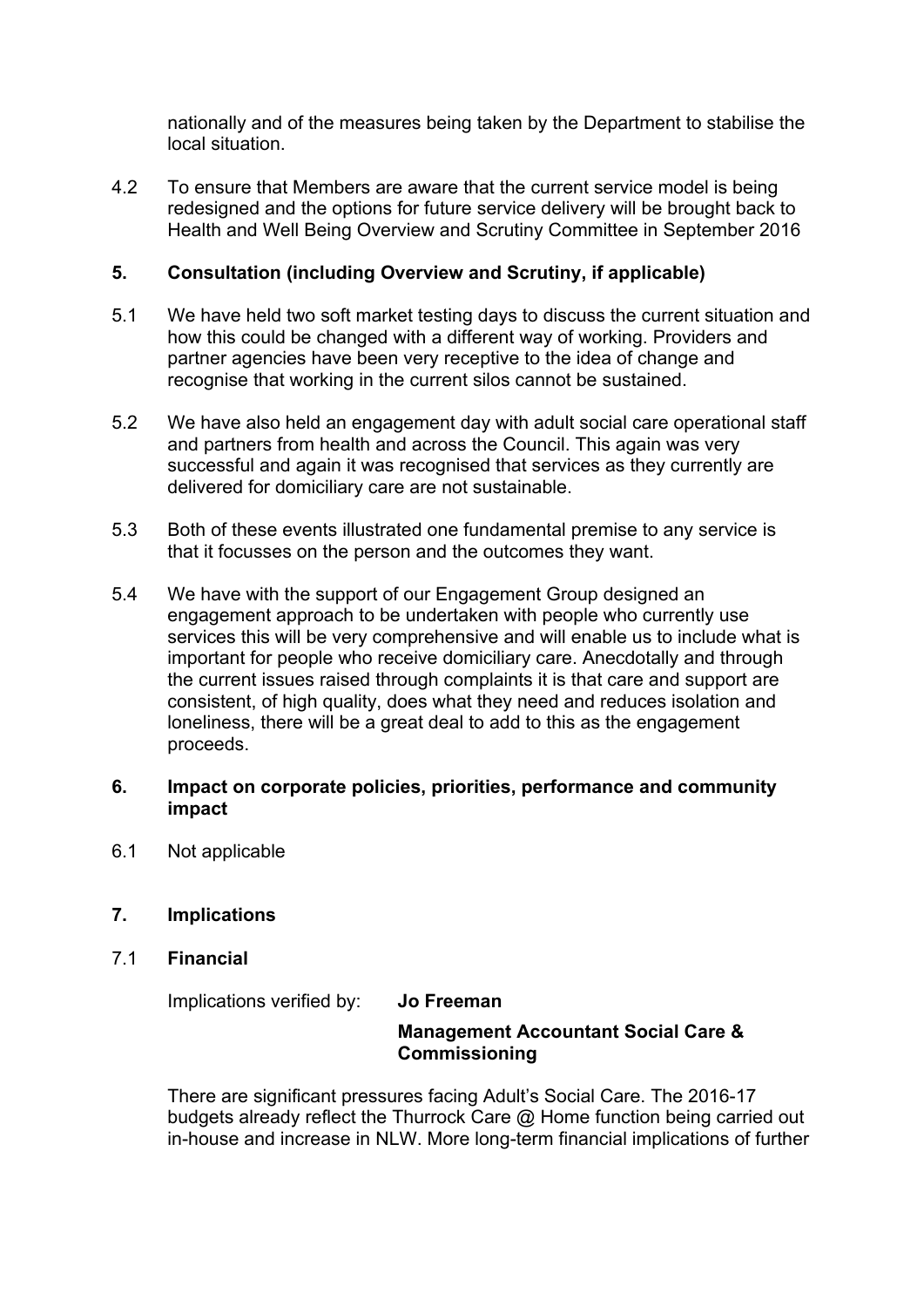transformation within the service will be provided within the update report in September.

#### 7.2 **Legal**

Implications verified by: **Paul O'Reilly**

## **Projects Lawyer, Law & Governance**

The Legal Services Officer has discussed the issues and potential service model options with the authors of the report and the Living Well team and can advise that all options are feasible and achievable under legal and procurement procedures and good practice. Legal Services will support the Living Well team throughout the pilot stage and the further procurement exercise as required to ensure the success of the project and reduction of risk to the Council.

## 7.3 **Diversity and Equality**

Implications verified by: **Natalie Warren**

#### **Community Development and Equalities Manager**

Community support provided through domiciliary care enables some of our borough's most vulnerable residents to remain independent, including older people, and people with disabilities. As highlighted by the pilot planned for Living Well at Home, it is essential that the voice of the resident drives the principles for how we transform the service in the future. A review will aim to improve efficiency whilst ensuring that the new offer remains person centred.

7.4 **Other implications** (where significant) – i.e. Staff, Health, Sustainability, Crime and Disorder)

Not applicable

- **8. Background papers used in preparing the report** (including their location on the Council's website or identification whether any are exempt or protected by copyright):
	- None
- **9. Appendices to the report**
	- None